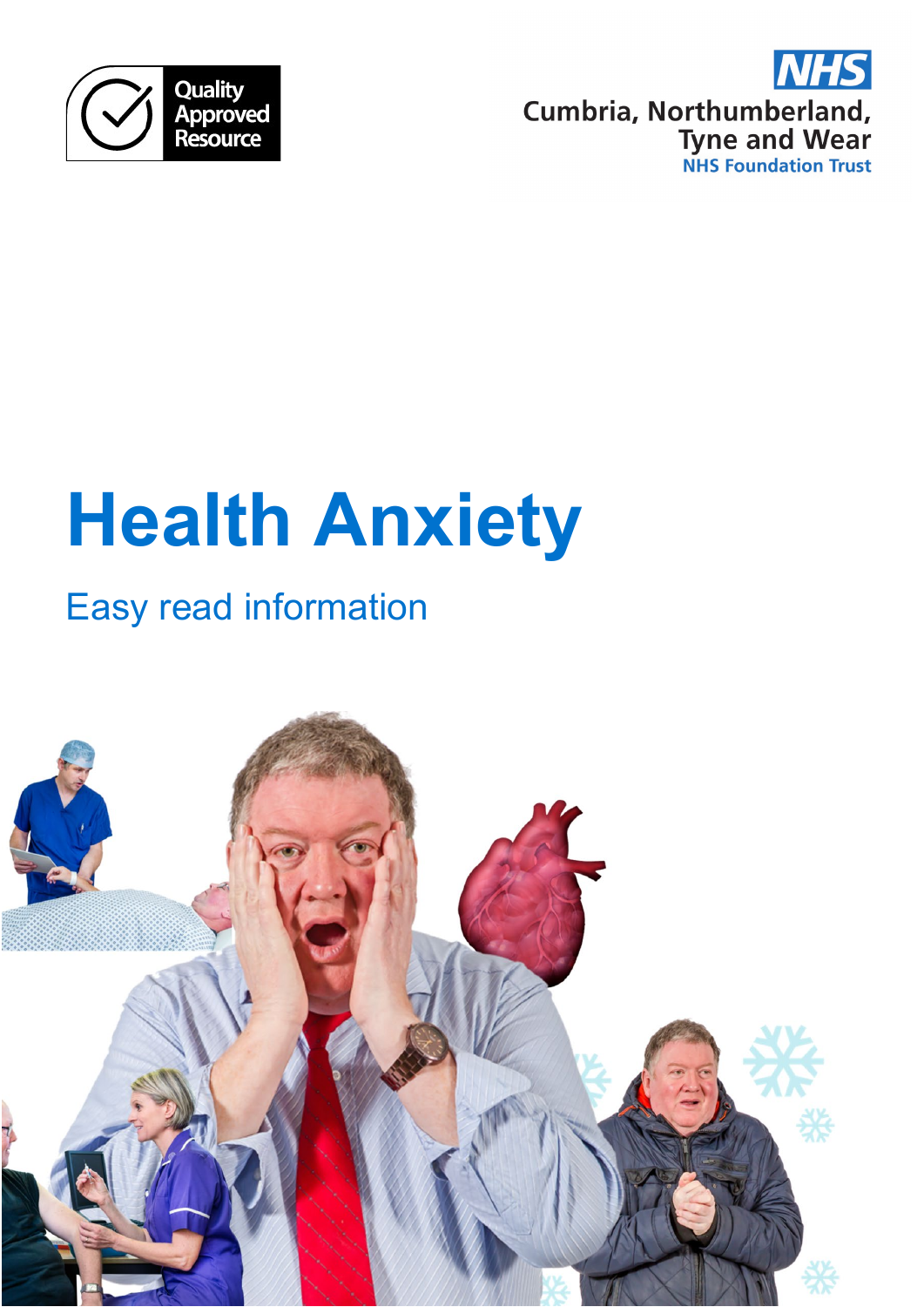## **Table of contents**

| About this leaflet                              | 3 |
|-------------------------------------------------|---|
| What is health anxiety?                         | 3 |
| Is it normal to worry about health?             | 3 |
| How do I know if I have health anxiety?         | 4 |
| What can I do to stop worrying about my health? | 6 |
| Where to get more help                          |   |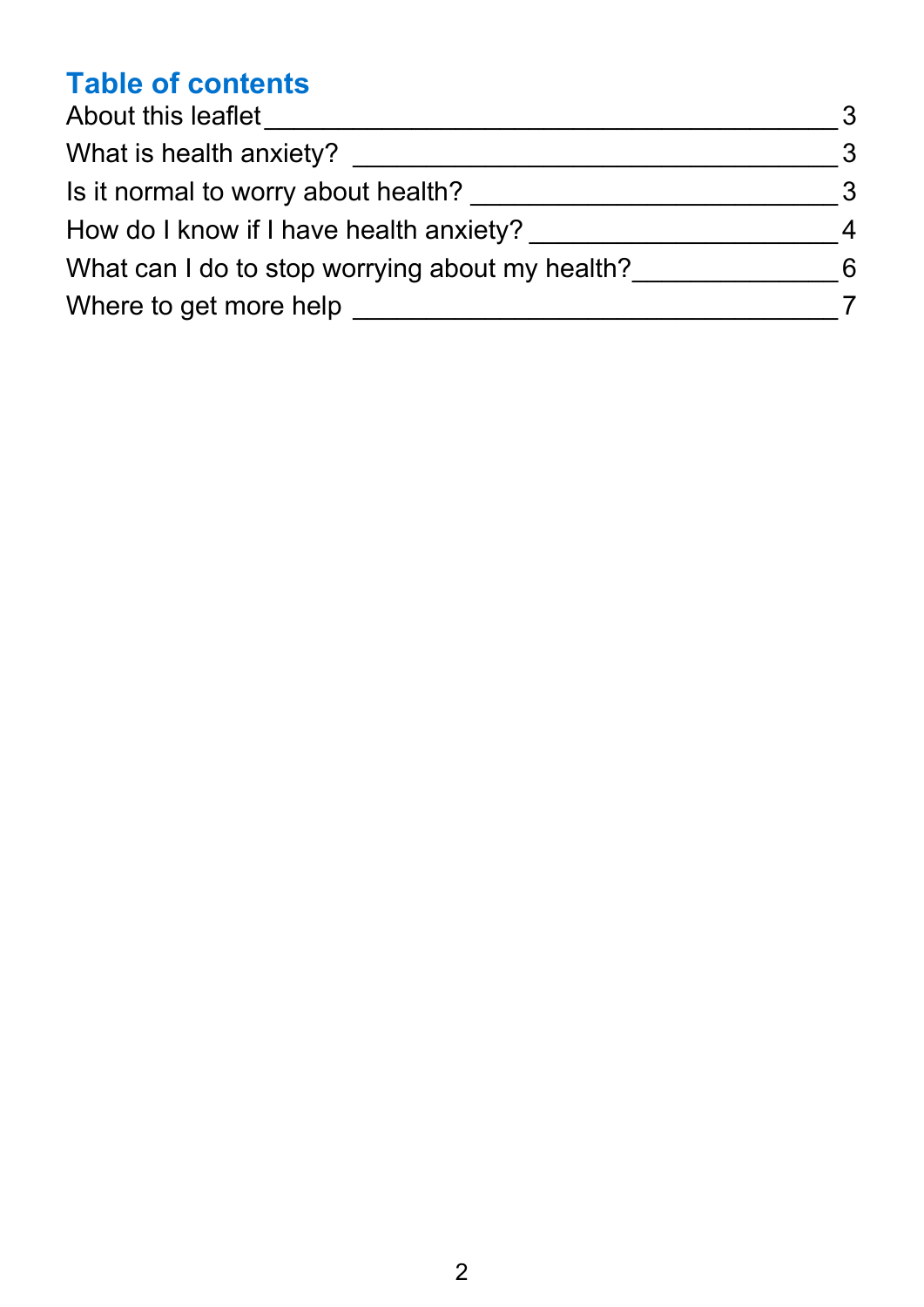#### **A member of staff or a carer can support you to read this booklet. They will be able to answer any questions that you have.**

### <span id="page-2-0"></span>**About this leaflet**

If you worry about your health a lot you may suffer from health anxiety. This leaflet is for people who suffer from health anxiety.

## <span id="page-2-1"></span>**What is health anxiety?**



If you worry about your health a lot, it can make you feel even more poorly. You might think you have something seriously wrong with you, when really there is nothing wrong.

People who worry about their health see their doctor lots of times. When the doctor tells them they are ok, they feel better at first but this doesn't last for very long.

### <span id="page-2-2"></span>**Is it normal to worry about health?**

Everyone worries about their health at some time. Most people would be worried especially if they had to go into hospital or if the doctor asks to see them when they have had tests done.

Worrying about our health sometimes means we make good changes in our life, like eating better or doing more exercise or giving up smoking.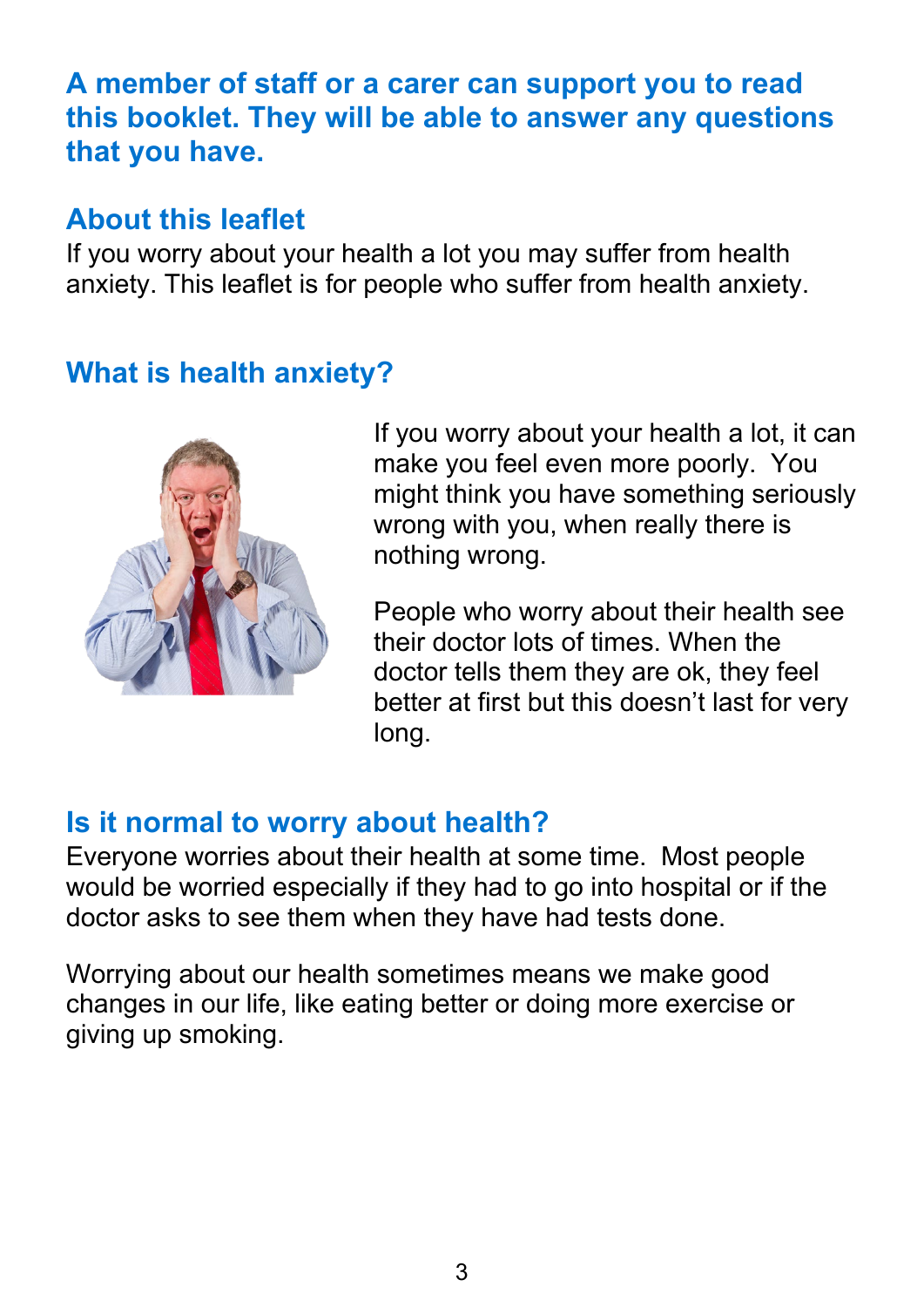

Worrying about your health becomes a problem if there is no reason to think you are poorly, but you change the way you live 'just in case' you are.

This could be things like:

- Not seeing your friends
- Not going for a walk
- Not going outside

## <span id="page-3-0"></span>**How do I know if I have health anxiety?**







#### **You might find that you:**

- Go to your doctor or nurse a lot, just to make sure everything is OK.
- Ask your friends or family if they think you are OK.
- Try to find out as much as you can about different illnesses.
- Check your body more often for lumps and bumps.
- Stay away from anything to do with health, like TV programmes or going into chemists.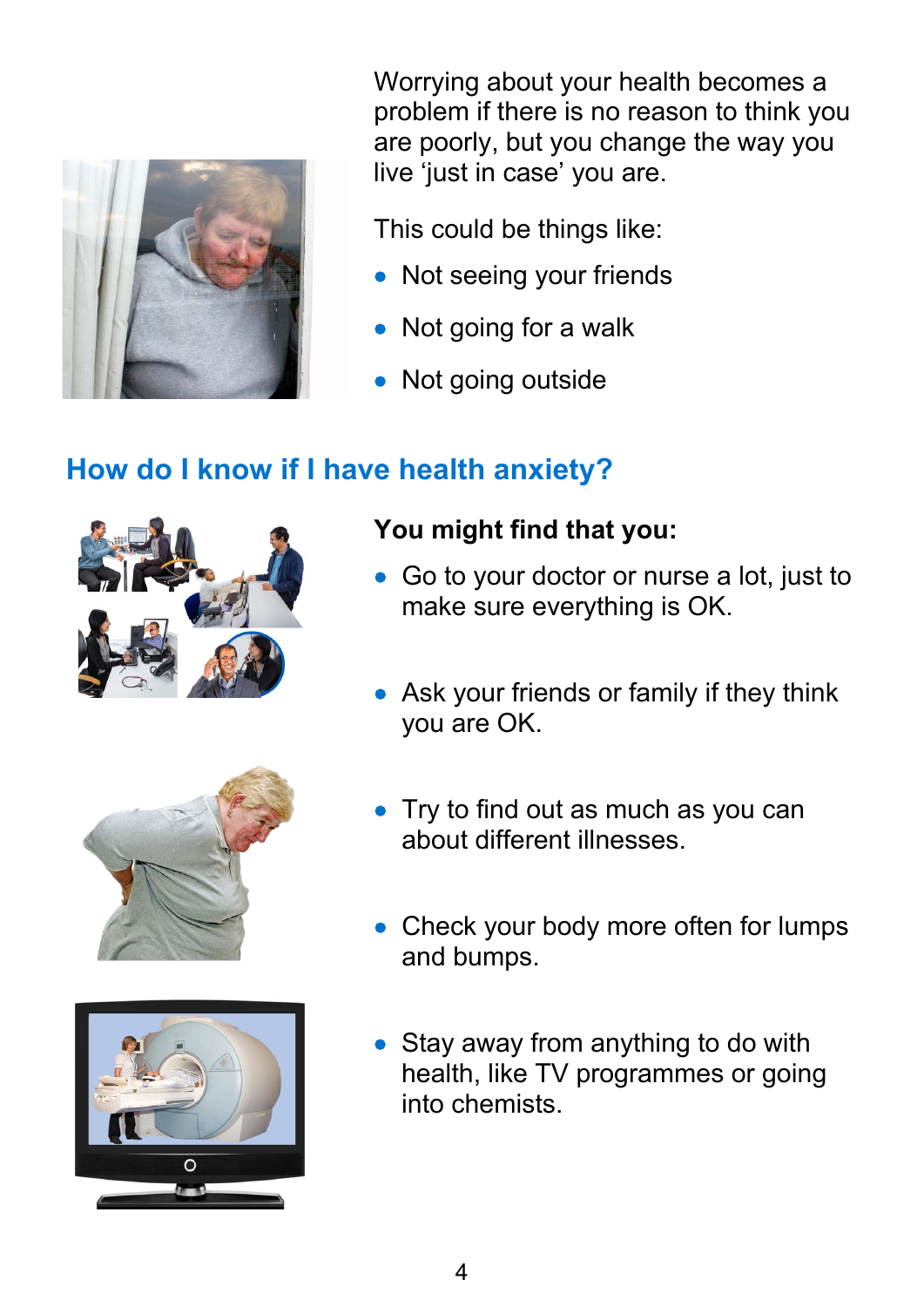

#### **Having health anxiety can change the way you feel:**

- You might be nervous or frightened.
- You might feel stressed or on edge.
- You might feel strange or dizzy, like something 'is not right'.
- You might feel unwell or tired.

### **It can change the way you think:**

- You might worry all the time about being unwell.
- You might worry that when you see the doctor for help he might miss something.
- You might worry that there is something really wrong with you but you are too frightened to do anything about it.



#### **It can change the way your body works:**

- You might have funny feelings in parts of your body.
- You might have problems breathing.
- You might get dizzy or have a headache.
- You might need to go to the toilet a lot.

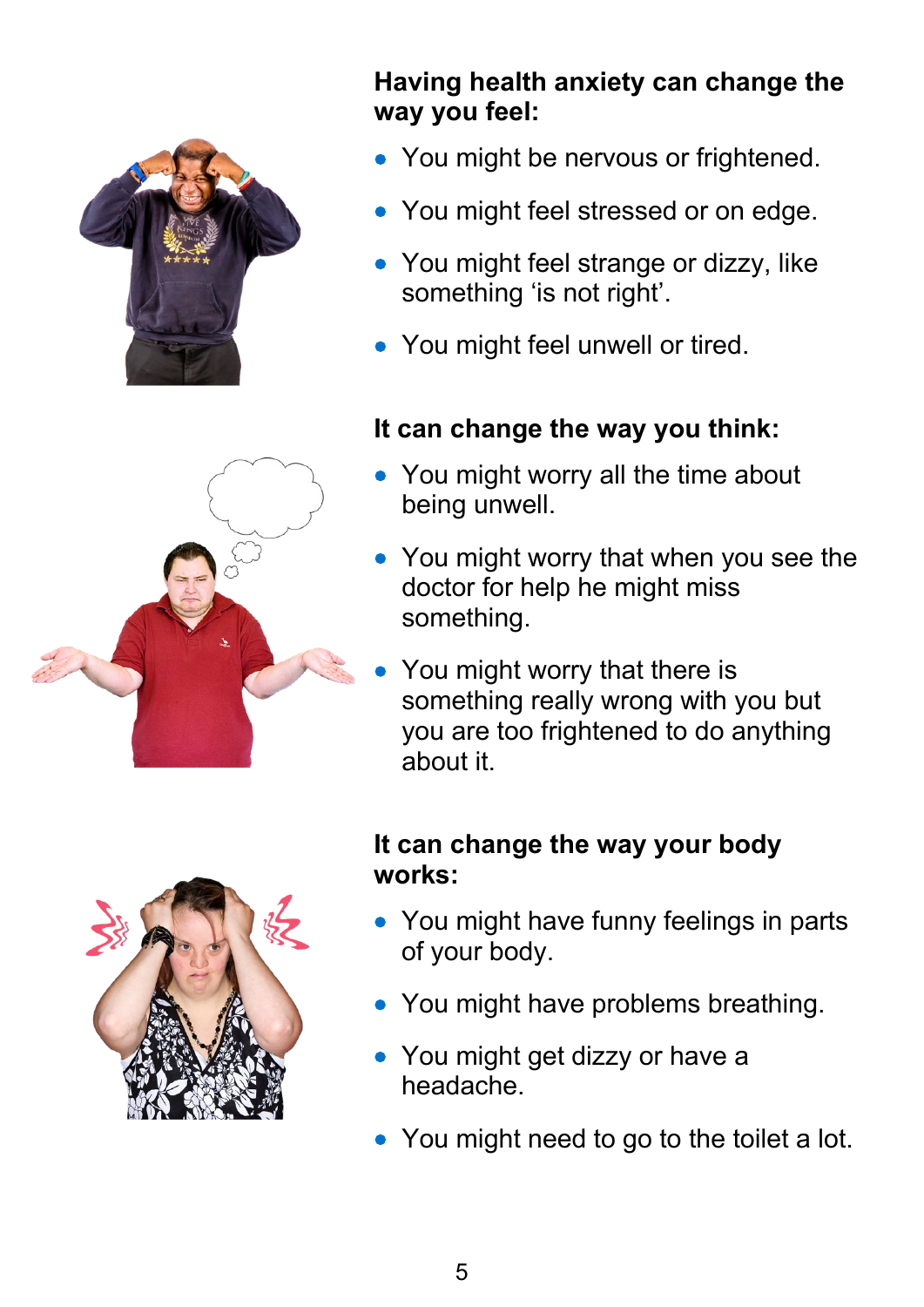## <span id="page-5-0"></span>**What can I do to stop worrying about my health?**



There are lots of things you can do to help.

Talk to your doctor or nurse and they will help you to become less health anxious.

You could write a list or draw a picture of how you feel when you worry about your health.

Keep a diary of how often you worry about your health for a week.

Try not to change the things you do 'just in case' you get ill.

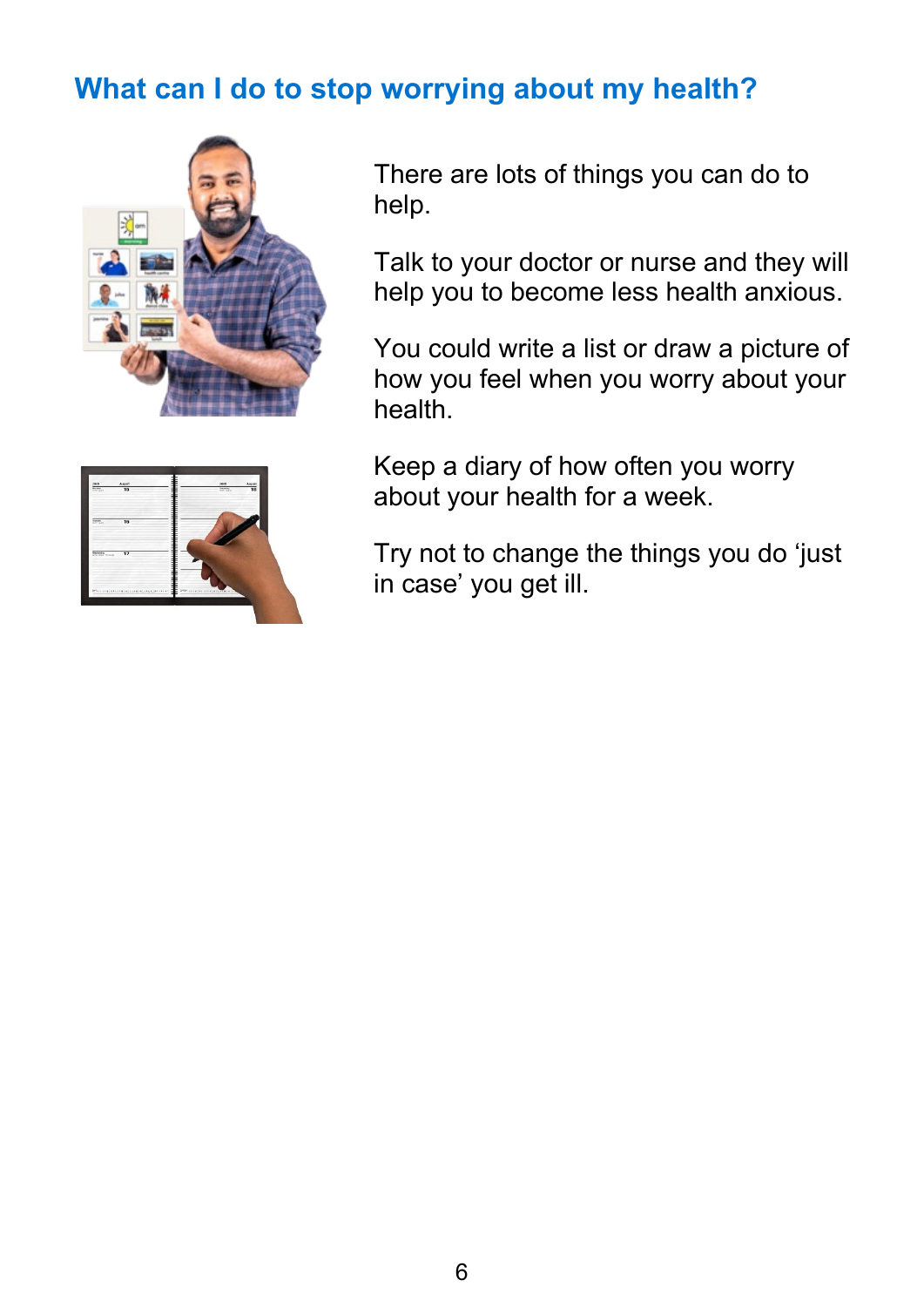## <span id="page-6-0"></span>**Where to get more help**

If you would like to get more help or information about health anxiety, you can get in touch with these organisations:









## **Anxiety Care**

Help with feeling nervous or tense. www.anxietycare.org.uk

#### **Mind Infoline**

Help, information and support. Telephone: 0300 123 3393 Email: info@mind.org.uk www.mind.org.uk

#### **Rethink**

Information and help for anyone who has mental health problems. Advice Service: 0808 801 0525 Email: advice@rethink.org www.rethink.org

You can also get help and information from your doctor or nurse.